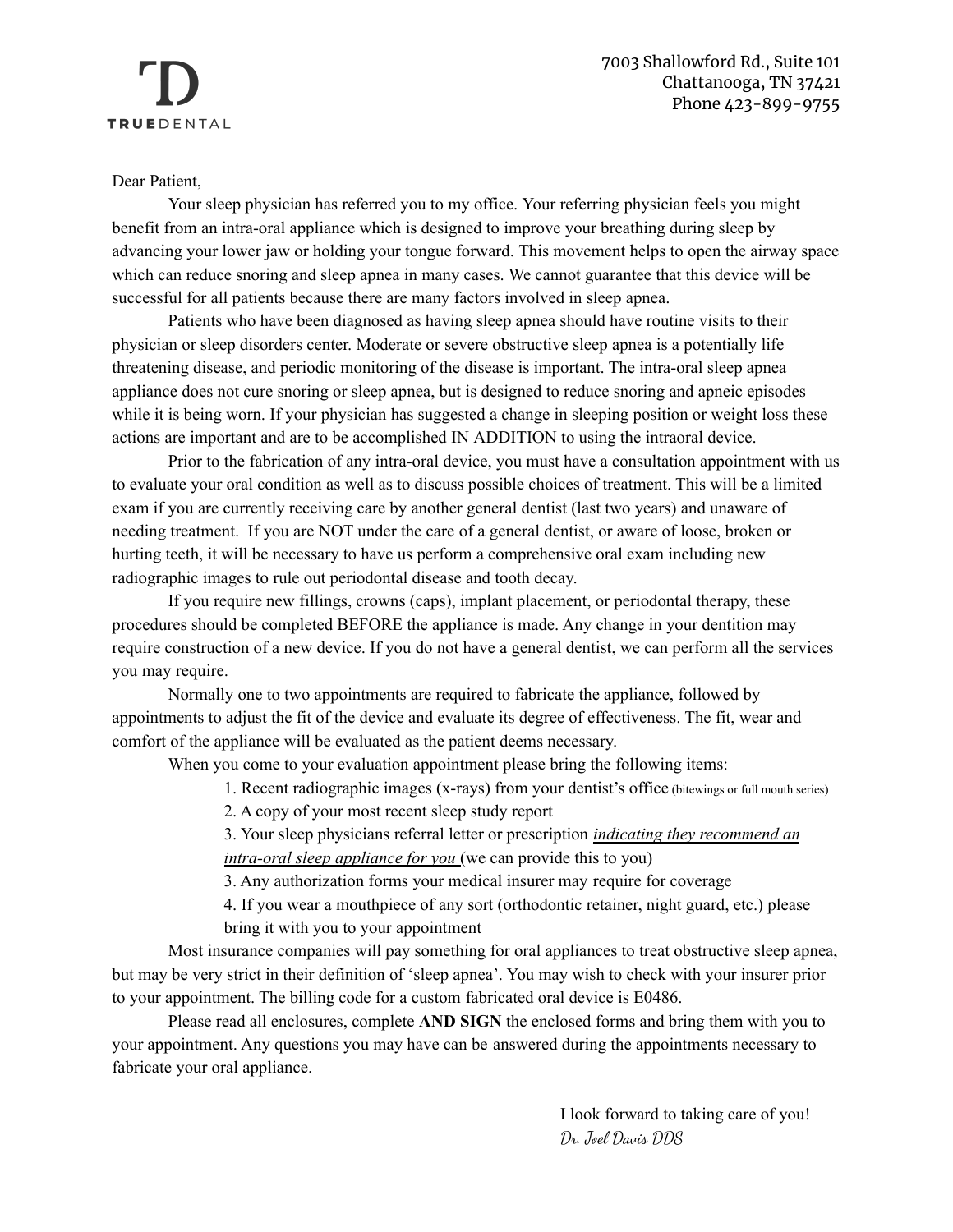# Affidavit of Intolerance to CPAP

(Continuous Positive Air Pressure)

- ❏ I have attempted to use nasal CPAP to manage my sleep disorder breathing (obstructive sleep apnea) and find it intolerable to use on a regular basis due to the following reason(s):
- ❏ CPAP is not effective in controlling my symptoms.
- ❏ I am unable to sleep with the CPAP equipment in place.
- ❏ The noise from the device disturbs my sleep or my bed partner's sleep.
- ❏ I cannot find a comfortable mask.
- ❏ The mask leaks.
- ❏ I develop sinus/throat/ear/lung infections.
- ❏ I am allergic to the materials in the mask and head straps.
- ❏ Claustrophobia
- ❏ I unconsciously remove the CPAP apparatus at night.
- ❏ The pressure of the mask and straps causes tissue breakdown.
- ❏ My job and/or lifestyle prevents this form of therapy (e.g. Active Army/National Guard duty)
- ❏ Prior throat surgery made CPAP intolerable.

#### Other

Because of my inability to tolerate CPAP and my need to control the signs and symptoms of OSA, I wish to use an alternative method of treatment. This form of therapy is oral appliance therapy (OAT).

 $Signed:$ 

Date: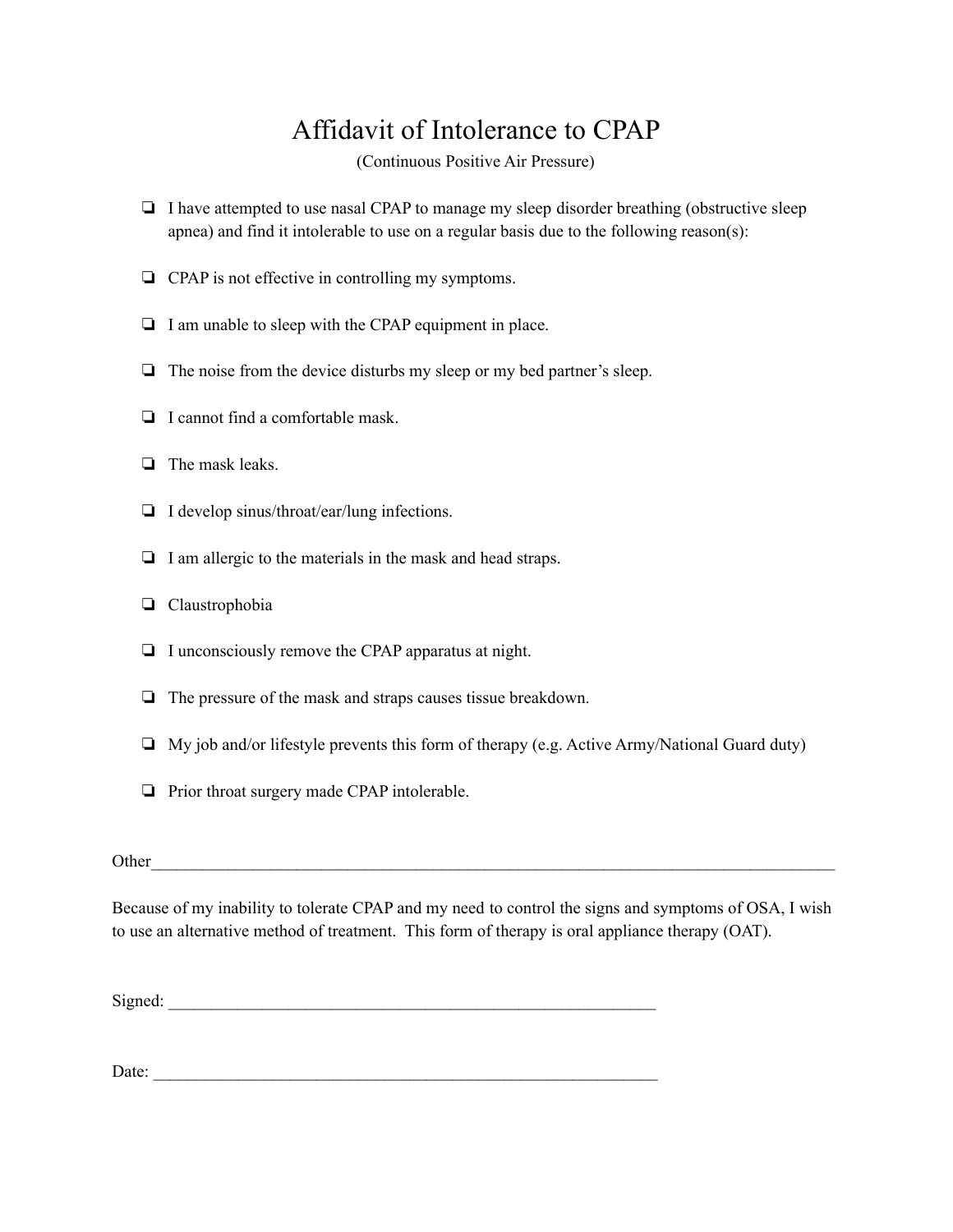## Current Conditions/Review of Systems

Do you currently have any of the following? Boxes left blank indicate a "no"answer.

#### **General:**

- ❏ Tire easily
- ❏ Marked weight change
- ❏ Night sweats
- ❏ Persistent fever
- ❏ Sensitivity to heat or cold

#### **Skin:**

- ❏ Rashes
- ❏ Changes in hair or nails

#### **Eyes:**

❏ Change in vision, double vision

#### **Head**:

❏ Headache, dizziness, trauma

#### **Ears:**

- ❏ Change in hearing
- ❏ Ringing in ears
- ❏ Discharge

#### **Nose:**

- ❏ Change of smell
- ❏ Deviated septum
- ❏ Rhinits (runny nose)
- ❏ Bleeding
- ❏ Sinus infections

#### **Mouth:**

- ❏ Sore gums or tongue
- ❏ Lumps or ulcers

#### **Throat:**

- ❏ Soreness
- ❏ Hoarseness

#### **Neck:**

- ❏ Swelling
- ❏ Muscle Pain
- ❏ Stiffness
- ❏ Thyroid/goiter

#### **Heart and Lungs:**

- ❏ Shortness of breath
- ❏ Persistent cough
- ❏ Yellow or green sputum
- ❏ Coughing blood
- ❏ Wheezing
- ❏ Chest Pain/Tightness
- ❏ Difficulty breathing lying down
- ❏ Swelling of ankles
- ❏ High blood pressure
- ❏ Pneumonia
- ❏ Palpitations

#### **Digestive:**

- ❏ Change in appetite
- ❏ Difficulty swallowing
- ❏ Heartburn
- ❏ Abdominal Pain
- ❏ Jaundice
- ❏ Nausea
- ❏ Vomiting
- ❏ Constipation
- ❏ Hemorrhoids
- ❏ Bloody stool
- ❏ Change in stool
- ❏ Diarrhea

#### **Hematologic:**

- ❏ Anemia
- ❏ Bruising easily
- ❏ Bleeding disorders
- ❏ Transfusion

#### **Urologic:**

- ❏ Kidney infections
- ❏ Difficulty urinating
- ❏ Increased frequency of urination
- ❏ Kidney stones
- ❏ Bladder infection
- ❏ Blood in Urine

#### **Musculoskeletal:**

- ❏ Muscle cramps
- ❏ Gout
- ❏ Pain or swelling in joints

#### **Nervous System:**

- ❏ Dizziness
- ❏ Confusion
- ❏ Memory Loss
- ❏ Seizures
- ❏ Depression/mental illness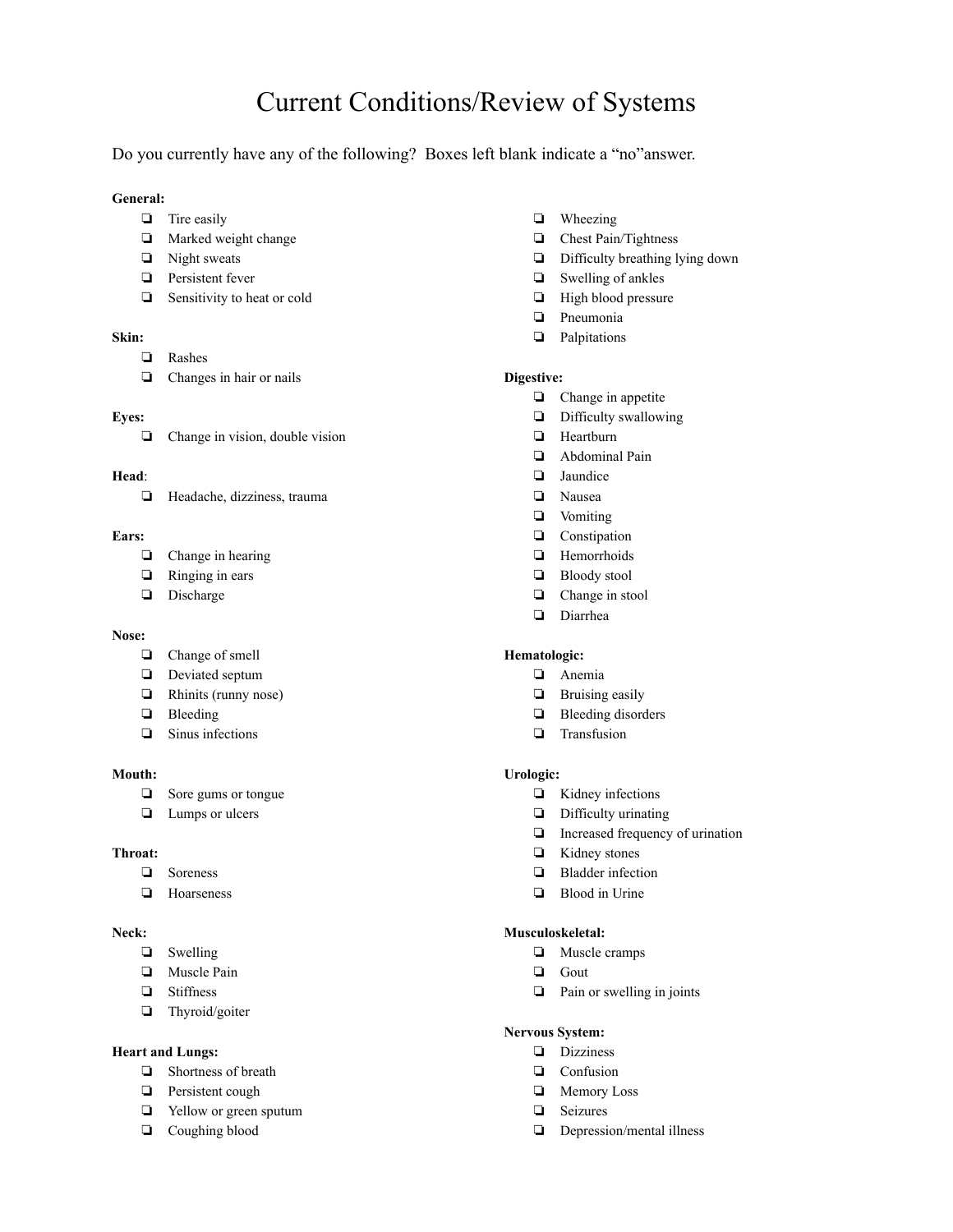# Questionnaire For Snoring/Sleep Apnea

| Name                                                                | Age                                    |                              | Sex    | Date           |      |
|---------------------------------------------------------------------|----------------------------------------|------------------------------|--------|----------------|------|
| <b>The Epworth Sleepiness Scale</b>                                 | Circle the number that represents your |                              |        |                |      |
|                                                                     |                                        | chance of Dozing or Sleeping |        |                |      |
| Situation:                                                          |                                        | Never                        | Slight | Moderate       | High |
| Sitting and Reading                                                 | 0                                      |                              |        | 2              | 3    |
| Watching TV                                                         | $\boldsymbol{0}$                       |                              |        | $\overline{2}$ | 3    |
| Sitting, inactive in a public place (e.g. movie theater or meeting) | $\boldsymbol{0}$                       |                              |        | $\overline{2}$ | 3    |
| As a passenger in a car for an hour without a break                 | $\boldsymbol{0}$                       |                              | 1      | $\overline{2}$ | 3    |
| Lying down to rest in the afternoon when circumstances permit       | $\boldsymbol{0}$                       |                              | 1      | $\overline{2}$ | 3    |
| Sitting and talking to someone                                      | $\boldsymbol{0}$                       |                              | 1      | $\overline{2}$ | 3    |
| Sitting quietly after lunch without alcohol                         | $\boldsymbol{0}$                       |                              | 1      | $\overline{2}$ | 3    |
|                                                                     | $\boldsymbol{0}$                       |                              | 1      | $\overline{2}$ | 3    |
| In the car, while stopped for a few minutes in traffic<br>Totals:   |                                        |                              |        |                |      |

### **Behavior During Sleep**

Use the following scale to choose the most appropriate number for each.

### *Situation:*

- $0$  = never during a usual night
- $1 =$  less than once a week
- $2$  = once to about half the nights/week
- $3$  = half the nights to almost always
- $4 =$  almost always or every night
- ? = don't know or haven't been told

During your usual sleep, you have noticed or have been told you do the following:

Please write your answer in the blank (0-4, ?)

| Snore loudly                               |  |
|--------------------------------------------|--|
| Stop breathing                             |  |
| Choke, struggle for breath                 |  |
| Toss and turn frequently                   |  |
| Wake up with a headache                    |  |
| Usual number of hours of sleep/night       |  |
| Number of times you rise to use the toilet |  |
|                                            |  |
|                                            |  |

Total

Total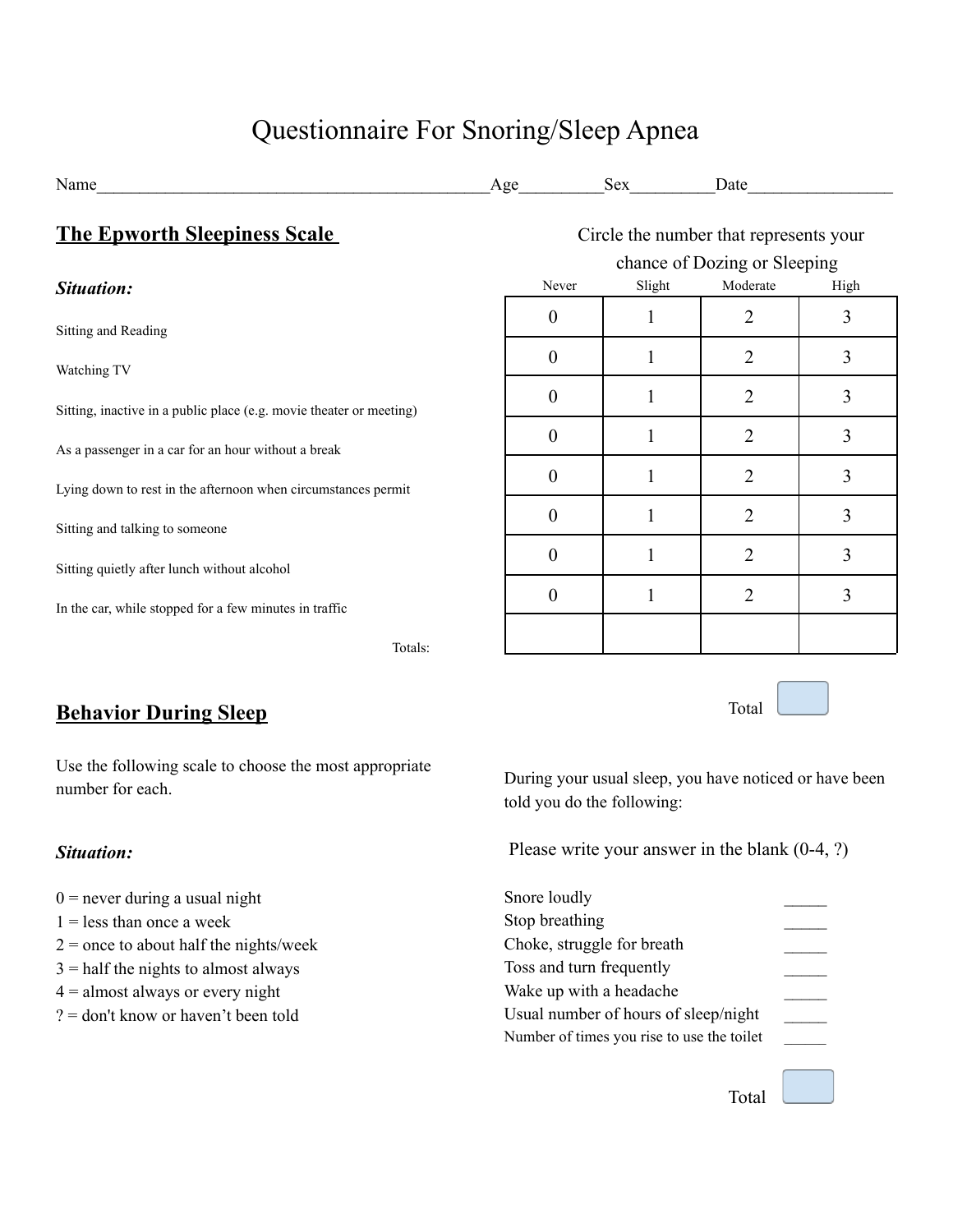# Patient History

### **Family History**

| 1. Have any members of your family (blood kin) had:                                              | <b>Heart Disease</b>       |             | $\circ$ No |
|--------------------------------------------------------------------------------------------------|----------------------------|-------------|------------|
|                                                                                                  | <b>High Blood Pressure</b> | $\Box$ Yes  | $\circ$ No |
|                                                                                                  | Diabetes                   | $\circ$ Yes | $\circ$ No |
| 2. Have any immediate family members been diagnosed or treated for a sleep disorder? $\circ$ Yes |                            |             | $\circ$ No |
| <b>Social History</b>                                                                            |                            |             |            |
| Alcohol consumption: How often do you consume alcohol within 2-3 hours of bedtime?               |                            |             |            |
| $\circ$ Once a week $\circ$ Several days a week $\circ$ Daily<br>$\Box$ Never                    | $\circ$ Occasionally       |             |            |
| Sedative consumption: How often do you take sedative within 2-3 hours of bedtime?                |                            |             |            |
| $\circ$ Once a week $\circ$ Several days a week $\circ$ Daily<br>$\circ$ Never                   | $\circ$ Occasionally       |             |            |
| Caffeine consumption: How often do you consume caffeine within 2-3 hours of bedtime?             |                            |             |            |
| $\circ$ Once a week $\circ$ Several days a week $\circ$ Daily<br>$\circ$ Never                   | $\circ$ Occasionally       |             |            |
| Do you smoke?                                                                                    |                            |             |            |
| If yes, enter the number of packs per day (or other description of quantity):                    |                            |             |            |
| Do you use chewing tobacco? $\Box$ Yes<br>$\circ$ No                                             |                            |             |            |
| Height:<br>feet<br>inches                                                                        |                            |             |            |

Weight:\_\_\_\_\_\_\_\_\_\_\_\_\_\_pounds

I authorize the release of a full report of examination finding diagnosis, treatment programs, etc. to any referring or treating dentist or physician. I additionally authorize the release of any medical information to insurance companies or for legal documentation to process claims. I understand that I am responsible for all fees for treatment regardless of insurance coverage.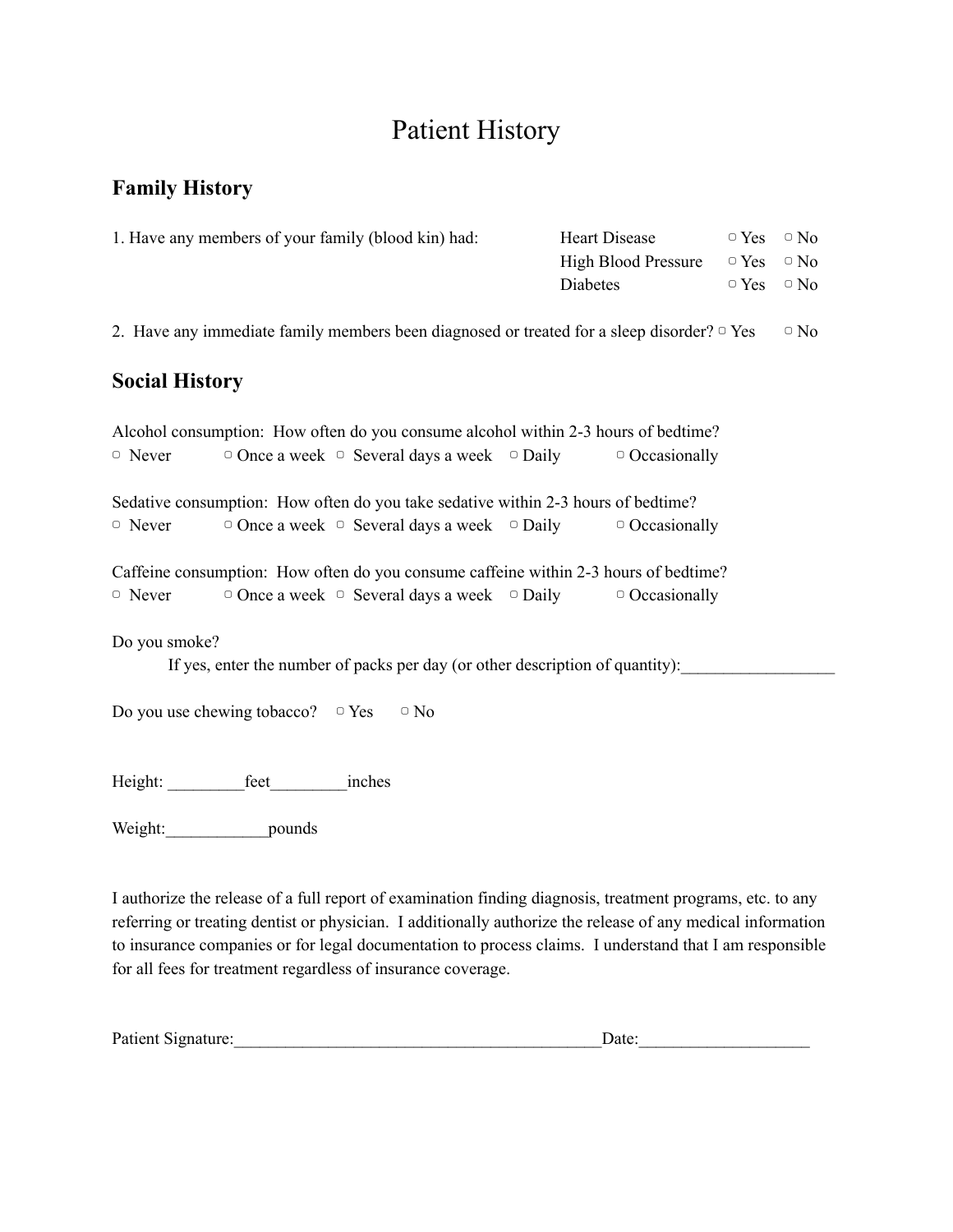### Prescription for Oral Appliance Therapy for Obstructive Sleep Apnea

|        | Physician: Telephone: Telephone: Telephone:                                                                                                         |                       |  |  |
|--------|-----------------------------------------------------------------------------------------------------------------------------------------------------|-----------------------|--|--|
|        |                                                                                                                                                     |                       |  |  |
|        | Patient Name:                                                                                                                                       |                       |  |  |
|        |                                                                                                                                                     |                       |  |  |
|        | Patient Telephone:                                                                                                                                  |                       |  |  |
|        | Prescription to be filled by:<br><b>Joel Davis DDS</b><br>NPI: 1831530914                                                                           |                       |  |  |
|        | Office Phone: 423-899-9755                                                                                                                          |                       |  |  |
|        | Office Fax: 423-499-0005                                                                                                                            |                       |  |  |
|        | 7003 Shallowford Rd. Ste. 101                                                                                                                       |                       |  |  |
|        | Chattanooga, TN 37421                                                                                                                               |                       |  |  |
|        | The patient referred with this form has been evaluated by the above physician and has been diagnosed, using<br>acceptable medical criteria, to have |                       |  |  |
|        | $\Box$ Simple Snoring                                                                                                                               |                       |  |  |
|        | This patient is:<br>$\Box$ Intolerant of CPAP therapy<br>$\Box$ Is not a candidate for CPAP therapy                                                 |                       |  |  |
|        |                                                                                                                                                     |                       |  |  |
|        | The patient is being sent for OA therapy with:                                                                                                      |                       |  |  |
| ❏<br>❏ | The appliance chosen by the dentist and the patient as most suitable                                                                                |                       |  |  |
|        |                                                                                                                                                     | Date: $\qquad \qquad$ |  |  |

Obstructive Sleep Apnea is a medical condition that tends to become more severe with time, and requires periodic re-evaluation by a qualified physician. Oral Appliance Therapy is less effective in controlling this disease than CPAP, and patients referred for this therapy may need to explore additional options of treatment if the appliance alone is deemed to provide suboptimal management of the sleep apnea. Copies of Sleep Studies with full report are required by the dentist for appropriate care and to obtain medical insurance coverage.

**Original Prescription** *MUST* **be mailed or delivered to the treating dentist.**